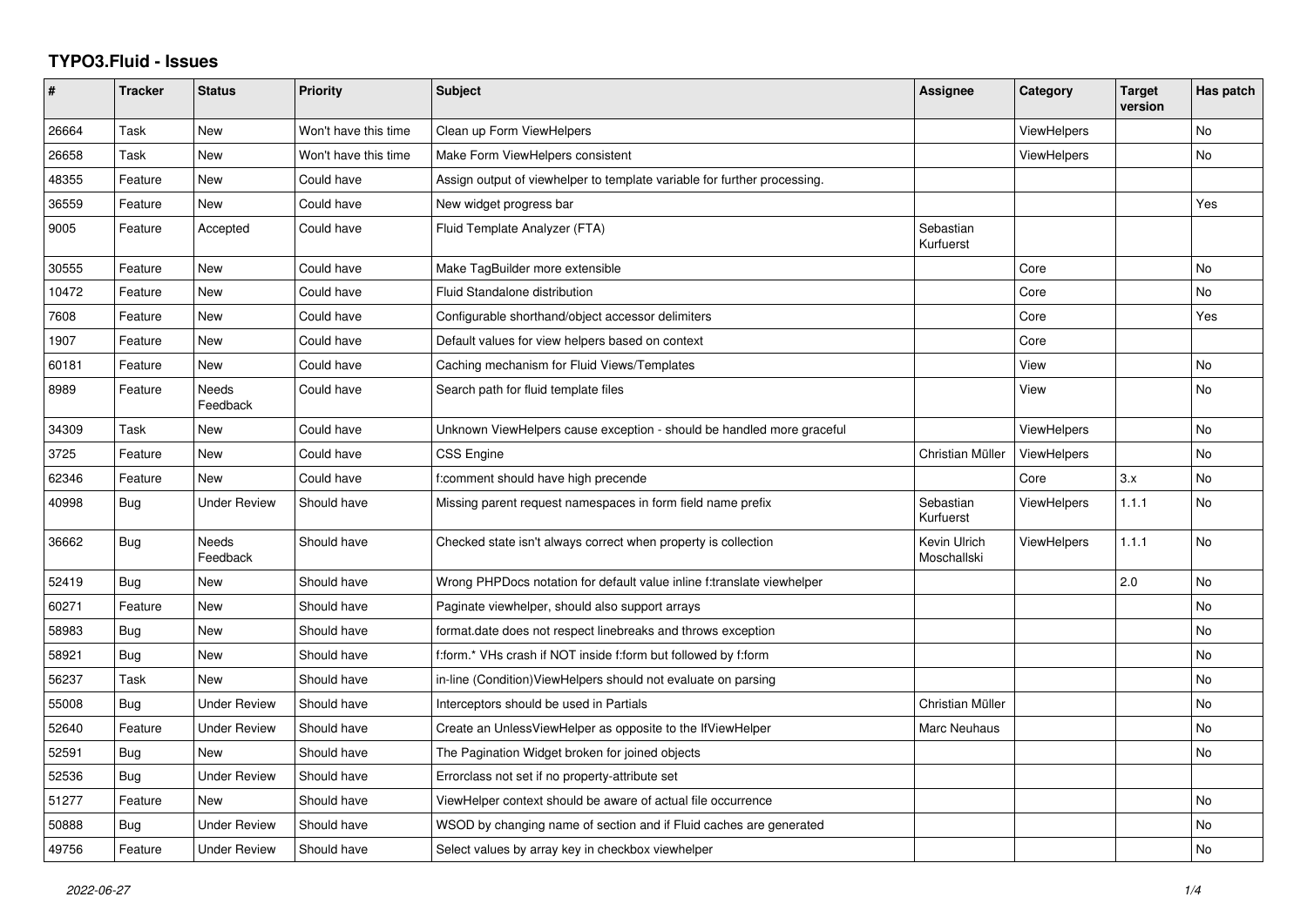| #     | <b>Tracker</b> | <b>Status</b>            | <b>Priority</b> | Subject                                                                                                     | Assignee               | Category | <b>Target</b><br>version | Has patch |
|-------|----------------|--------------------------|-----------------|-------------------------------------------------------------------------------------------------------------|------------------------|----------|--------------------------|-----------|
| 47669 | Task           | <b>New</b>               | Should have     | FormViewHelper does not define the default request method                                                   |                        |          |                          | <b>No</b> |
| 47006 | <b>Bug</b>     | <b>Under Review</b>      | Should have     | widget identifier are not unique                                                                            |                        |          |                          | No        |
| 46545 | Feature        | New                      | Should have     | Better support for arrays in options of SelectViewHelper                                                    |                        |          |                          | No        |
| 46091 | Task           | <b>Needs</b><br>Feedback | Should have     | Show source file name and position on exceptions during parsing                                             |                        |          |                          | No        |
| 45345 | Feature        | Needs<br>Feedback        | Should have     | Easy to use comments for fluid that won't show in output                                                    |                        |          |                          |           |
| 45153 | Feature        | New                      | Should have     | f:be.menus.actionMenuItem - Detection of the current select option is insufficient                          |                        |          |                          | <b>No</b> |
| 43071 | Task           | <b>New</b>               | Should have     | Remove TOKENS for adding fallback teplates in B                                                             |                        |          |                          | <b>No</b> |
| 42743 | Task           | New                      | Should have     | Remove inline style for hidden form fields                                                                  |                        |          |                          | <b>No</b> |
| 42397 | Feature        | New                      | Should have     | Missing viewhelper for general links                                                                        |                        |          |                          | <b>No</b> |
| 40081 | Feature        | <b>New</b>               | Should have     | Allow assigned variables as keys in arrays                                                                  |                        |          |                          | No        |
| 38130 | Feature        | <b>New</b>               | Should have     | Checkboxes and multiple select fields should have an assignable default value                               |                        |          |                          | <b>No</b> |
| 37095 | Feature        | <b>New</b>               | Should have     | It should be possible to set a different template on a Fluid TemplateView inside an<br>action               | Christopher<br>Hlubek  |          |                          | No        |
| 33215 | Feature        | <b>New</b>               | Should have     | RFC: Dynamic values in ObjectAccess paths                                                                   |                        |          |                          | <b>No</b> |
| 28554 | Bug            | New                      | Should have     | (v4) implement feature flag to disable caching                                                              |                        |          |                          | <b>No</b> |
| 28553 | <b>Bug</b>     | New                      | Should have     | improve XHProf test setup                                                                                   |                        |          |                          | No        |
| 28552 | <b>Bug</b>     | New                      | Should have     | (v5) write ViewHelper test for compiled run; adjust functional test to do two passes<br>(uncached & cached) |                        |          |                          | <b>No</b> |
| 28551 | <b>Bug</b>     | Accepted                 | Should have     | (v4) backport VHTest                                                                                        | Sebastian<br>Kurfuerst |          |                          | <b>No</b> |
| 28550 | <b>Bug</b>     | <b>New</b>               | Should have     | (v4) make widgets cacheable, i.e. not implement childnodeaccess interface                                   |                        |          |                          | <b>No</b> |
| 28549 | Bug            | New                      | Should have     | make widgets cacheable, i.e. not implement childnodeaccess interface                                        |                        |          |                          | <b>No</b> |
| 13045 | Bug            | New                      | Should have     | Entity decode of strings are different between if-conditions and output of variable                         |                        |          |                          |           |
| 9514  | Feature        | New                      | Should have     | Support explicit Array Arguments for ViewHelpers                                                            |                        |          |                          |           |
| 3291  | Feature        | Needs<br>Feedback        | Should have     | Cacheable viewhelpers                                                                                       |                        |          |                          | <b>No</b> |
| 46257 | Feature        | <b>Under Review</b>      | Should have     | Add escape sequence support for Fluid                                                                       |                        | Core     |                          | No        |
| 39990 | Bug            | New                      | Should have     | Same form twice in one template: hidden fields for empty values are only rendered<br>once                   |                        | Core     |                          | No        |
| 33394 | Feature        | <b>Needs</b><br>Feedback | Should have     | Logical expression parser for BooleanNode                                                                   | <b>Tobias Liebig</b>   | Core     |                          | <b>No</b> |
| 32035 | Task           | New                      | Should have     | Improve fluid error messages                                                                                |                        | Core     |                          | Yes       |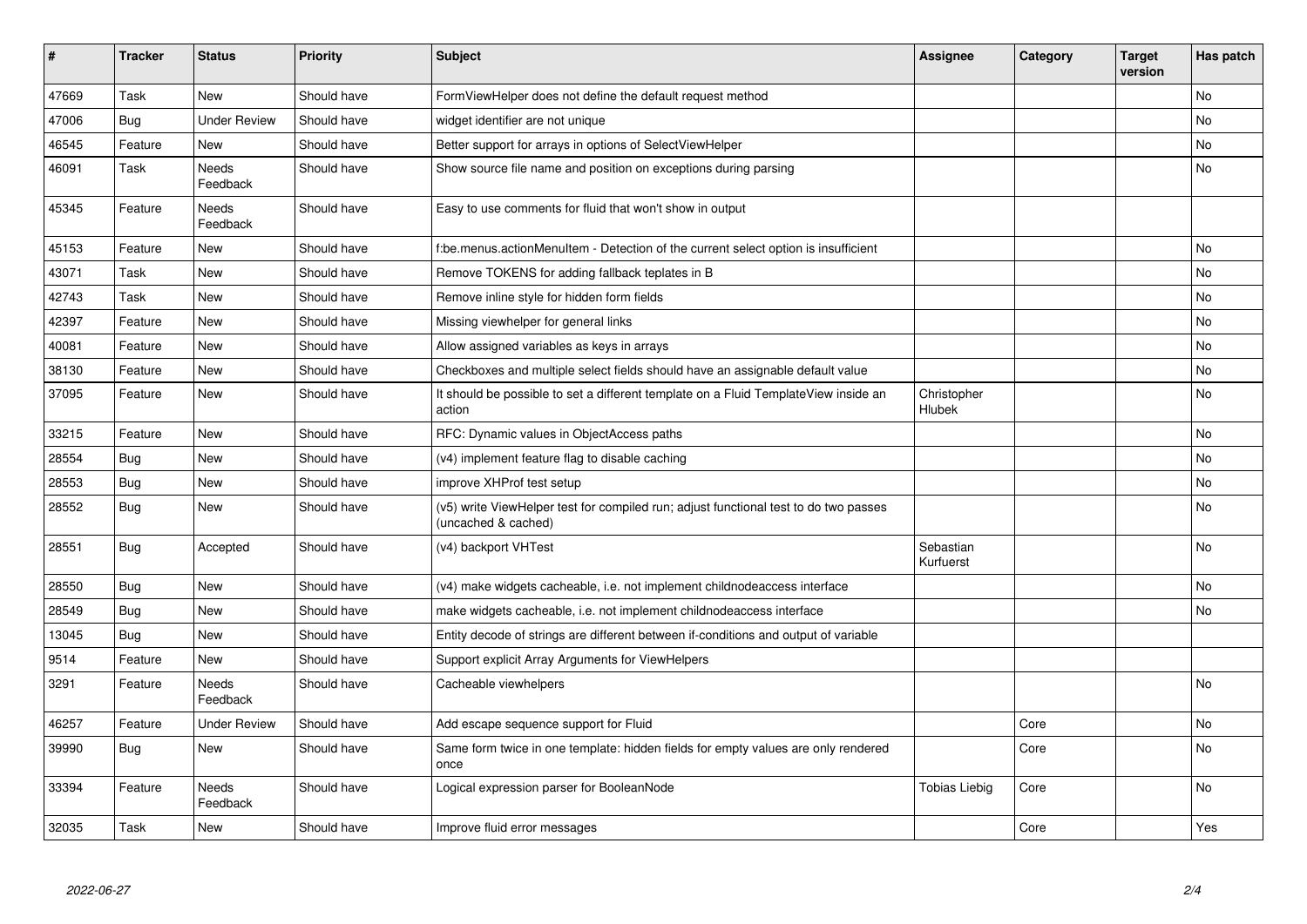| #     | <b>Tracker</b> | <b>Status</b>            | <b>Priority</b> | <b>Subject</b>                                                                                         | <b>Assignee</b>        | Category    | <b>Target</b><br>version | Has patch |
|-------|----------------|--------------------------|-----------------|--------------------------------------------------------------------------------------------------------|------------------------|-------------|--------------------------|-----------|
| 12863 | Bug            | New                      | Should have     | Attributes of a viewhelper can't contain a '-'                                                         | Sebastian<br>Kurfuerst | Core        |                          | No        |
| 4704  | Feature        | New                      | Should have     | Improve parsing exception messages                                                                     |                        | Core        |                          |           |
| 3481  | Bug            | New                      | Should have     | Use ViewHelperVariableContainer in PostParseFacet                                                      |                        | Core        |                          | No        |
| 45394 | Task           | New                      | Should have     | Forwardport Unit test for standalone view                                                              |                        | View        |                          | No        |
| 43072 | Task           | New                      | Should have     | Remove TOKENS for adding templates fallback in Backporter                                              |                        | View        |                          | No        |
| 65424 | <b>Bug</b>     | <b>Under Review</b>      | Should have     | SelectViewHelper must respect option(Value Label)Field for arrays                                      |                        | ViewHelpers |                          | No        |
| 60003 | Feature        | New                      | Should have     | Add required-Attribute to f:form.password                                                              |                        | ViewHelpers |                          | No.       |
| 58862 | Bug            | <b>Needs</b><br>Feedback | Should have     | FormViewHelper doesn't accept NULL as value for \$arguments                                            | Bastian<br>Waidelich   | ViewHelpers |                          | Yes       |
| 54284 | Bug            | New                      | Should have     | Default Option for Switch/Case VH                                                                      |                        | ViewHelpers |                          | No        |
| 54195 | Task           | New                      | Should have     | Rename and move FormViewHelper's errorClass value, currently 'f3-form-error'                           | Adrian Föder           | ViewHelpers |                          | No        |
| 49600 | Bug            | New                      | Should have     | f:form tag shown as a HTML on frontend                                                                 |                        | ViewHelpers |                          | No        |
| 39936 | Feature        | <b>New</b>               | Should have     | registerTagAttribute should handle default values                                                      |                        | ViewHelpers |                          | No.       |
| 37619 | Bug            | New                      | Should have     | Fatal Error when using variable in name attribute of Section ViewHelper                                |                        | ViewHelpers |                          | No        |
| 36410 | Feature        | New                      | Should have     | Allow templates to send arguments back to layout                                                       |                        | ViewHelpers |                          | No        |
| 34682 | Bug            | <b>Under Review</b>      | Should have     | Radio Button missing checked on validation error                                                       |                        | ViewHelpers |                          | No        |
| 30937 | Bug            | New                      | Should have     | CropViewHelper stringToTruncate can't be supplied so it can't be easily extended                       |                        | ViewHelpers |                          | Yes       |
| 10911 | Task           | New                      | Should have     | Tx_Fluid_ViewHelpers_Form_AbstractFormViewHelper->renderHiddenIdentityField<br>should be more reliable |                        | ViewHelpers |                          | No.       |
| 9950  | Task           | New                      | Should have     | Binding to nested arrays impossible for form-elements                                                  |                        | ViewHelpers |                          |           |
| 8648  | Bug            | New                      | Should have     | format.crop ViewHelper should support all features of the crop stdWrap function                        |                        | ViewHelpers |                          | No        |
| 8491  | Task           | Needs<br>Feedback        | Should have     | link.action and uri.action differ in absolute argument                                                 | Karsten<br>Dambekalns  | ViewHelpers |                          | No        |
| 5933  | Feature        | Accepted                 | Should have     | Optional section rendering                                                                             | Sebastian<br>Kurfuerst | ViewHelpers |                          | No        |
| 53806 | Bug            | <b>Under Review</b>      | Should have     | Paginate widget maximumNumberOfLinks rendering wrong number of links                                   | Bastian<br>Waidelich   | Widgets     |                          | No        |
| 36655 | Bug            | New                      | Should have     | <b>Pagination Links</b>                                                                                |                        | Widgets     |                          | No        |
| 31955 | Feature        | New                      | Should have     | f:uri.widget                                                                                           |                        | Widgets     |                          | No        |
| 46289 | Bug            | Needs<br>Feedback        | Should have     | Enable Escaping Interceptor in XML request format                                                      |                        | View        | 2.0.1                    | No        |
| 44234 | <b>Bug</b>     | <b>Under Review</b>      | Should have     | selectViewHelper's sorting does not respect locale collation                                           |                        | ViewHelpers | 2.1                      | No        |
| 43346 | Feature        | <b>Under Review</b>      | Should have     | Allow property mapping configuration via template                                                      | Karsten<br>Dambekalns  | ViewHelpers | 2.1                      | No        |